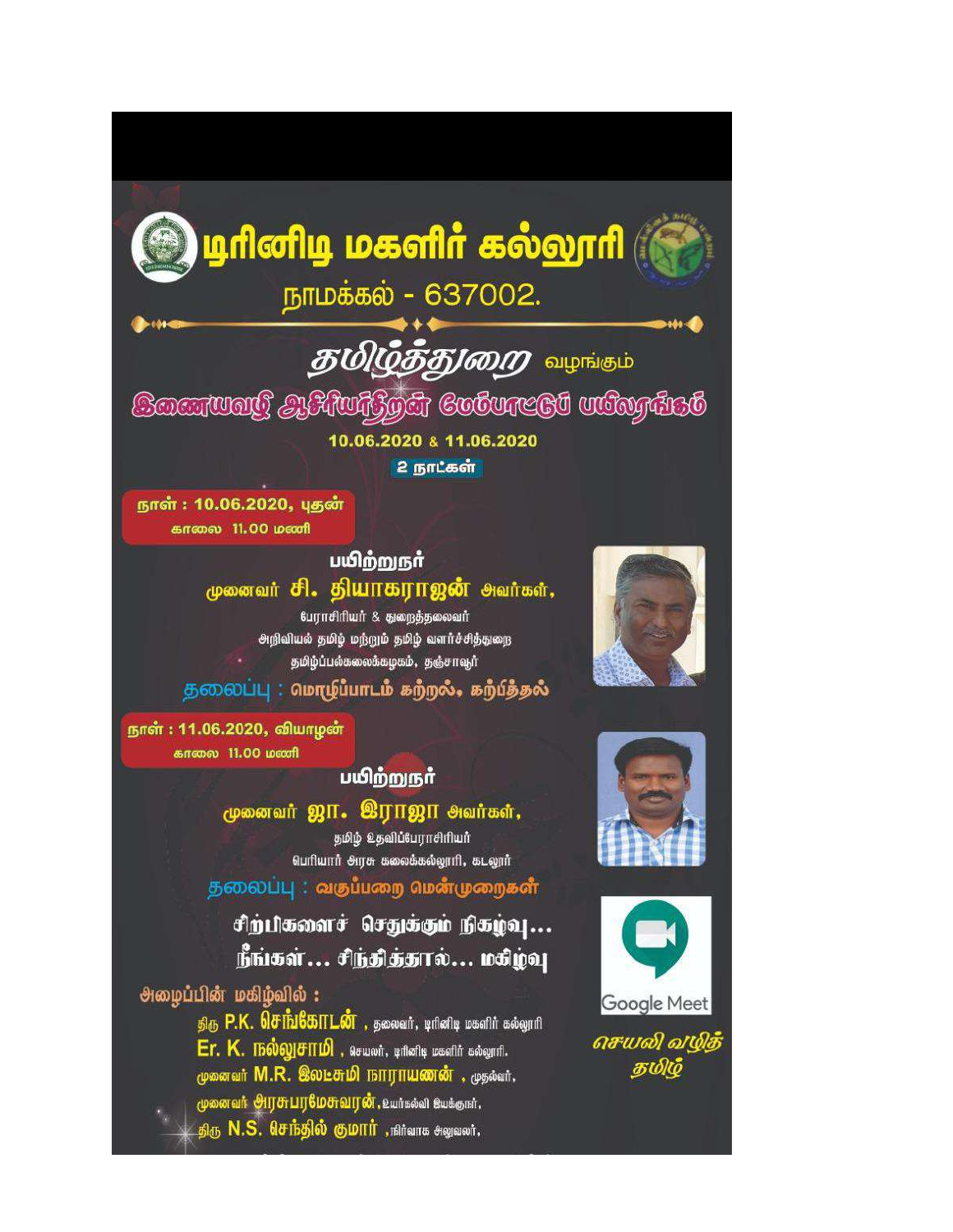#### தமிழ்த்துறை நடத்தும் இணையவழி ஆசிரியா் திறன் மேம்பாட்டுப் பயிலரங்கம்

| நாள் : 10.06.2020                            | நேரம் : காலை 11.00 மணி                                                                                                                               |
|----------------------------------------------|------------------------------------------------------------------------------------------------------------------------------------------------------|
| வரவேற்புரை                                   | : முனைவா் இரா.சாவித்திாி<br>உதவிப்பேராசிரியர் $\,\,\&\,\,$ தமிழ்த்துறைத்தலைவர்                                                                       |
| தலைமையுரை                                    | : முனைவா் எம்.ஆா்.லட்சுமிநாராயணன்<br>முதல்வர்.                                                                                                       |
| வாழ்த்துரை                                   | : முனைவா் அரசு பரமேசுவரன்<br>உயர்கல்வி இயக்குநர்                                                                                                     |
| சிறப்பு விருந்தினா் அறிமுகம் : முனைவா் அ.லதா | உதவிப்பேராசிரியா் - தமிழ்த்துறை                                                                                                                      |
| சிறப்புரை                                    | : முனைவா் மி.சி.தியாகராஜன்<br>பேராசிரியா் மற்றும் துறைத்தலைவா்<br>அறிவியல் தமிழ் மற்றும் தமிழ் வளர்ச்சித்துறை<br>தமிழ்ப் பல்கலைக்கழகம்<br>தஞ்சாவூர். |
| பொருண்மை                                     | : மொழிப்பாடம் கற்றல், கற்பித்தல்                                                                                                                     |
| நன்றியுரை                                    | : முனைவா் தா.க.அனுராதா<br>உதவிப்பேராசிரியா் - தமிழ்த்துறை                                                                                            |
| நிகழ்ச்சித் தொகுப்பு                         | : முனைவா் ஜெ.பாரதி<br>உதவிப்பேராசிரியா் - தமிழ்த்துறை                                                                                                |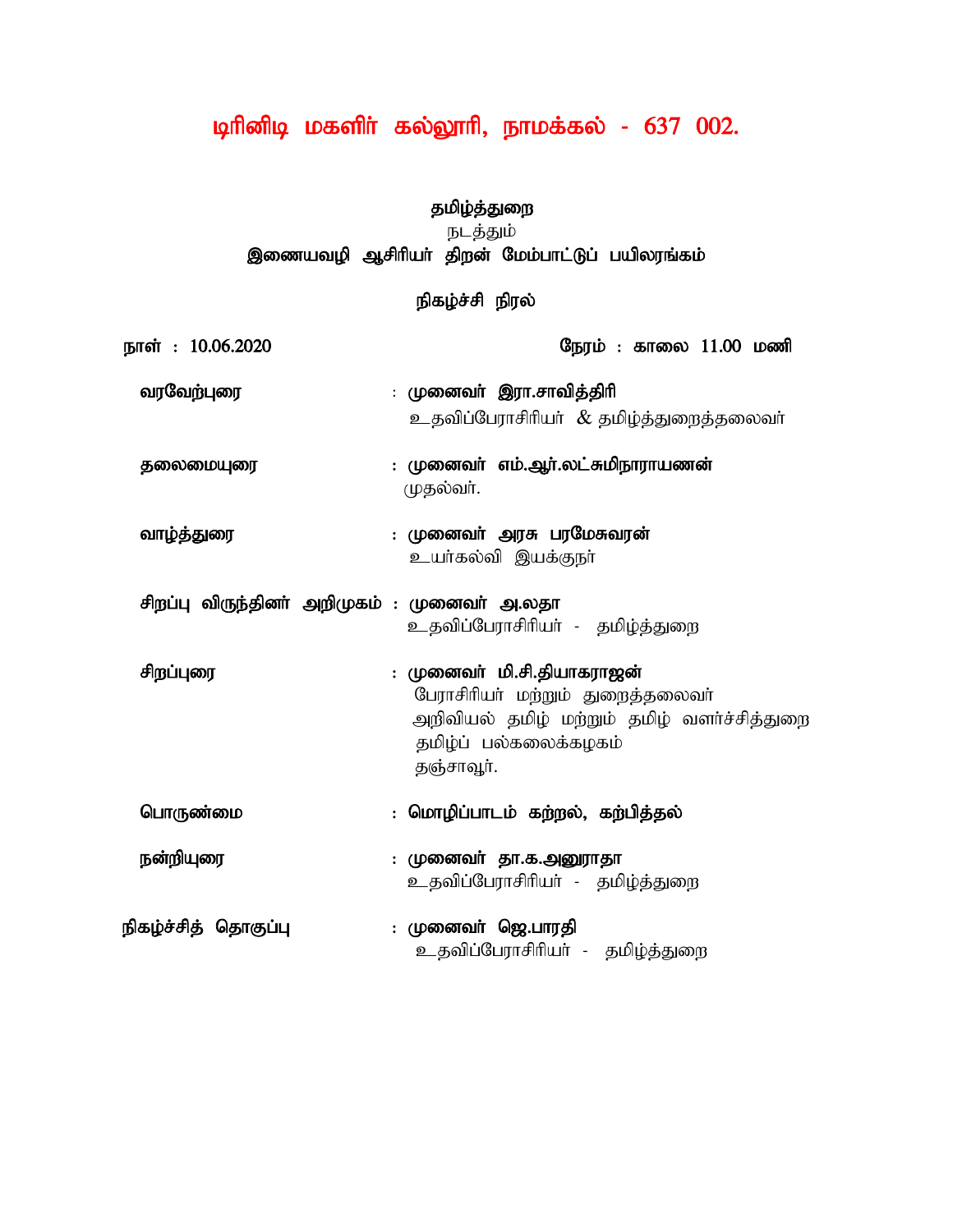

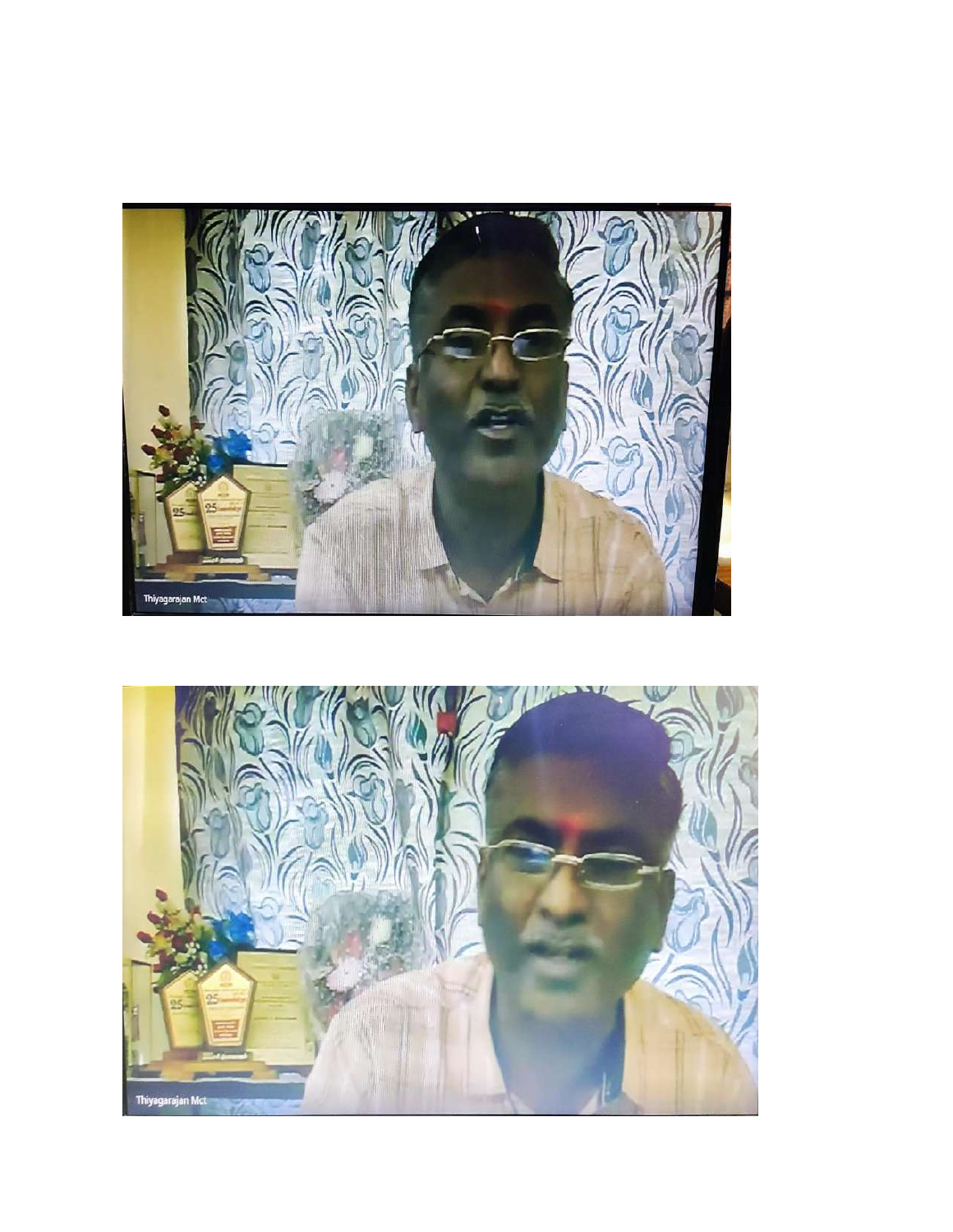#### தமிழ்த்துறை நடத்தும் இணையவழி ஆசிரியா் திறன் மேம்பாட்டுப் பயிலரங்கம்

| நாள் : 11.06.2020                                      | நேரம் : காலை 11.00 மணி                                                                          |
|--------------------------------------------------------|-------------------------------------------------------------------------------------------------|
| வரவேற்புரை                                             | : முனைவா் தா.க.அனுராதா<br>உதவிப்பேராசிரியர் & தமிழ்த்துறைத்தலைவர்                               |
| தலைமையுரை                                              | : முனைவா் எம்.ஆா்.லட்சுமிநாராயணன்<br>முதல்வர்.                                                  |
| வாழ்த்துரை                                             | : முனைவர் அரசு பரமேசுவரன்<br>உயர்கல்வி இயக்குநர்                                                |
| சிறப்பு விருந்தினா் அறிமுகம் : முனைவா் ர.தமிழ்ச்செல்வி | உதவிப்பேராசிரியா் - தமிழ்த்துறை                                                                 |
| சிறப்புரை                                              | : முனைவா் ஜா.ராஜா<br>உதவிப் பேராசிரியர்<br>தமிழ்த்துறை<br>பெரியார் அரசு கலைக்கல்லூரி<br>கடலூர். |
| பொருண்மை                                               | : வகுப்பறை மென்முறைகள்                                                                          |
| நன்றியுரை                                              | : முனைவா் இரா.சாவித்திாி<br>உதவிப்பேராசிரியா் - தமிழ்த்துறை                                     |
| நிகழ்ச்சித் தொகுப்பு                                   | : முனைவா் ப.பிரதீபா<br>உதவிப்பேராசிரியா் - தமிழ்த்துறை                                          |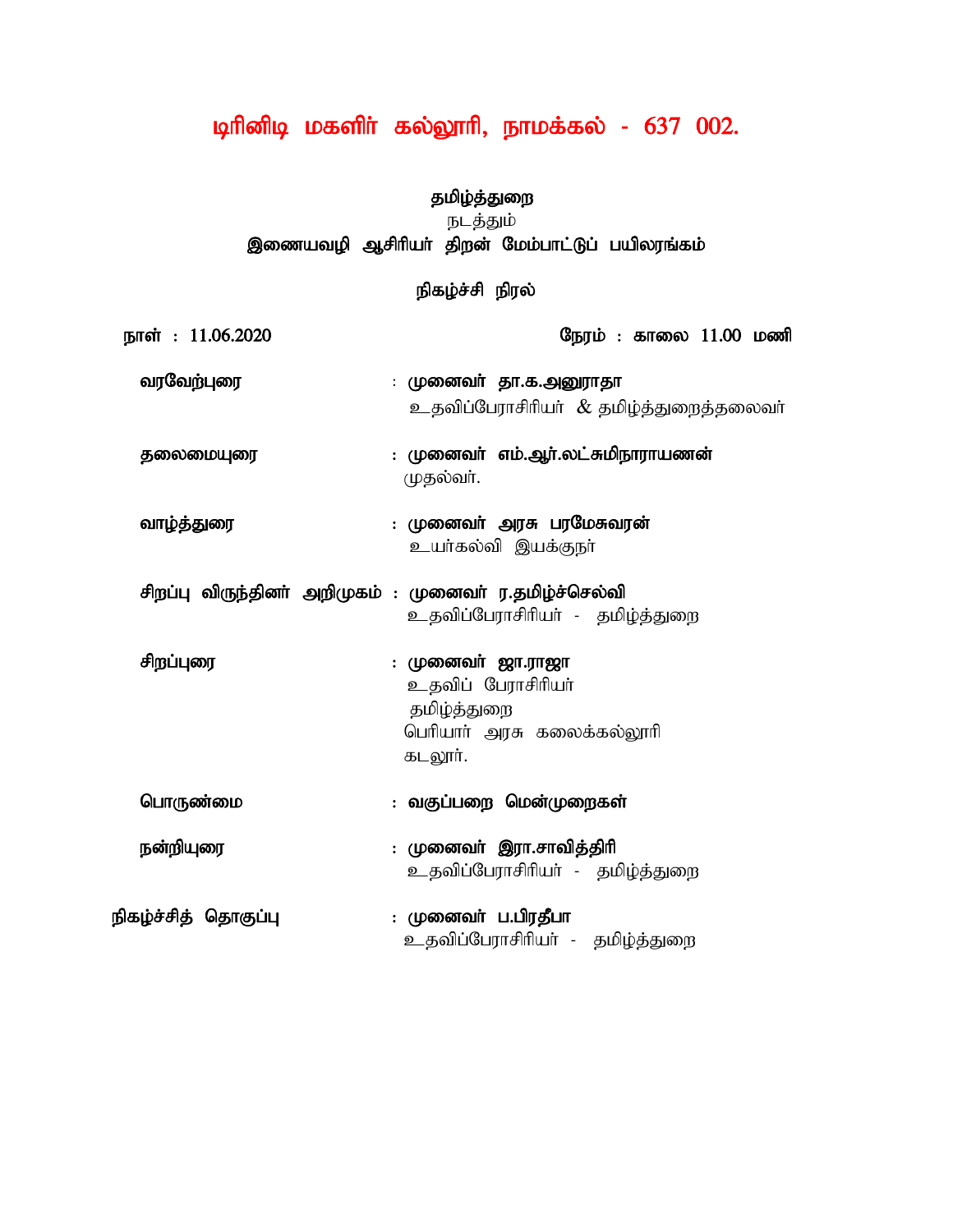## $\mu$ ரினிடி மகளிா் கல்லூரி, நாமக்கல் - 637702 தமிழ்த்துறை இணையவழி ஆசிரியா்திறன் மேம்பாட்டுப் பயிலரங்கம்

#### ehs; : 10. 6. 2020 **–** 11. 6. 2020

நாமக்கல். டிரினிடி மகளிா் கல்லூரியின் தமிழ்த்துறையில் 10. 06. 2020  $\&$ 11. 06. 2020 ஆகிய இரு நாட்கள் இணையவழி ஆசிரியா்கிறன் மேம்பாட்டுப் பயிலரங்கம் நடைபெற்றது. 10. 06. 2020 ஆம் நாளன்று தஞ்சைத் தமிழ்ப் பல்கலைக்கழகத்தின் அறிவியல் தமிழ் மற்றும் தமிழ் வளர்ச்சித்துறையின் தலைவா் முனைவா் சி. தியாகராஜன் அவா்கள் பயிற்றுநராகக் கலந்துகொண்டு 'மொழிப்பாடம் கற்றல் கற்பித்தல்' எனும் தலைப்பில் உரையாற்றினாா். 11.06.2020 ஆம் நாளன்று கடலூா், பெரியாா் அரசு கலைக்கல்லூரியின் தமிழ்த்துறை உதவிப் பேராசிரியா் முனைவா் ஜா. இராஜா அவா்கள் பயிற்றுநராகக் கலந்துகொண்டு 'வகுப்பறை மென்முறைகள்' எனும் தலைப்பில் உரை நிகழ்த்தினாா். சிறப்பு விருந்தினர்கள் இருவர் உரையால் மாணவர்களுக்கு பாடங்களை எளிமையான முறையில் எவ்வாறு கற்பிப்பது, வகுப்பறையில் மாணவர்களிடம் உரையாடும் முறை போன்றவற்றை அறிந்துகொள்ள முடிந்தது. இந்நிகழ்வு பேராசிரியப் பெருமக்களுக்கு மிகவும் பயனுள்ளதாக இருந்தது. இக்கருத்தரங்கில் கல்லூரியின் முதல்வர், உயா்கல்வி இயக்குநா், நிா்வாக அலுவலா், தமிழ்த்துறைப் பேராசிாியா்கள், பிறதுறைப் பேராசிரியர்கள் கலந்துகொண்டு பயனடைந்தனர்.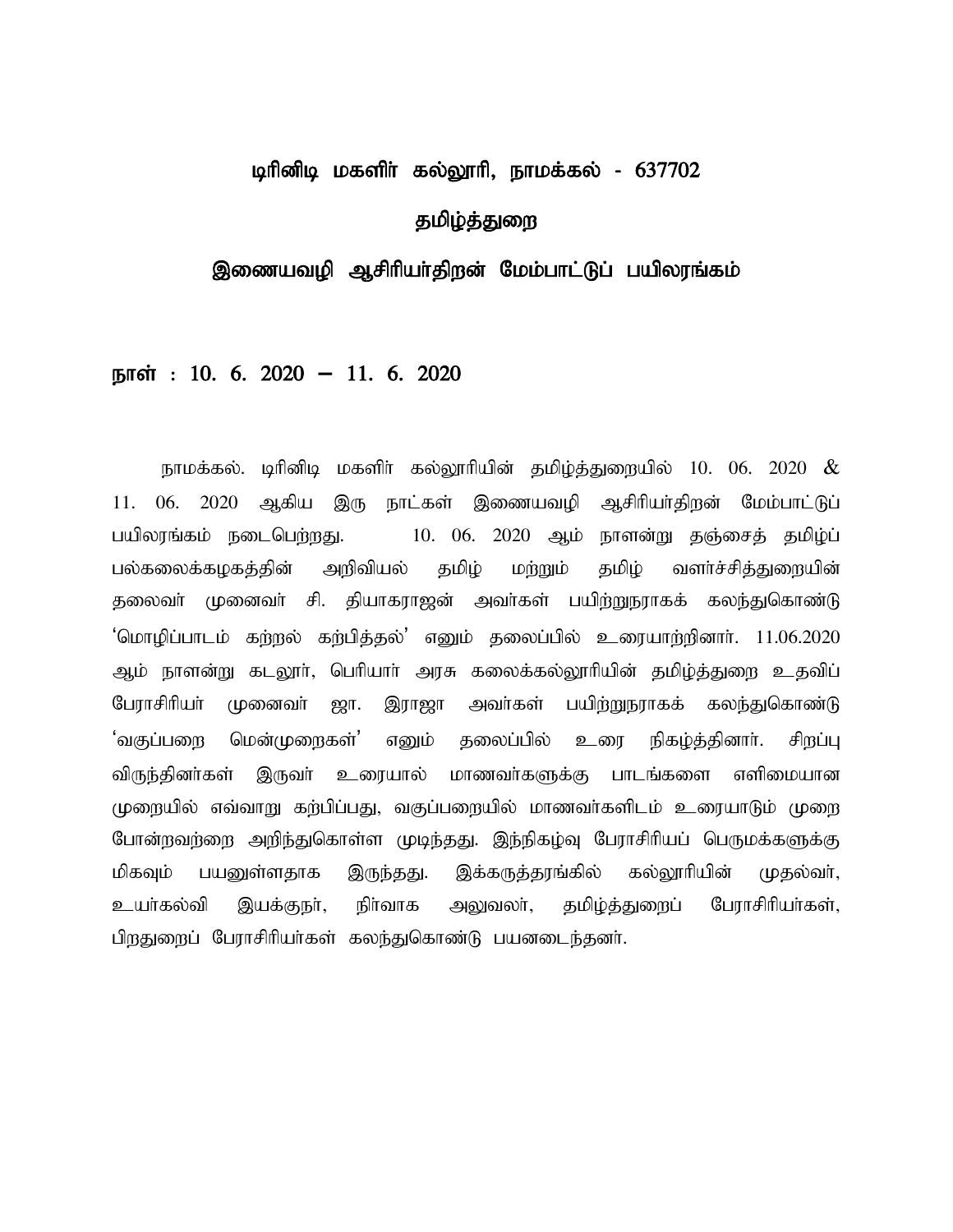#### டிரினிடி மகளிர் கல்லூரி, நாமக்கல் - 637 002. தமிழ்த்துறை

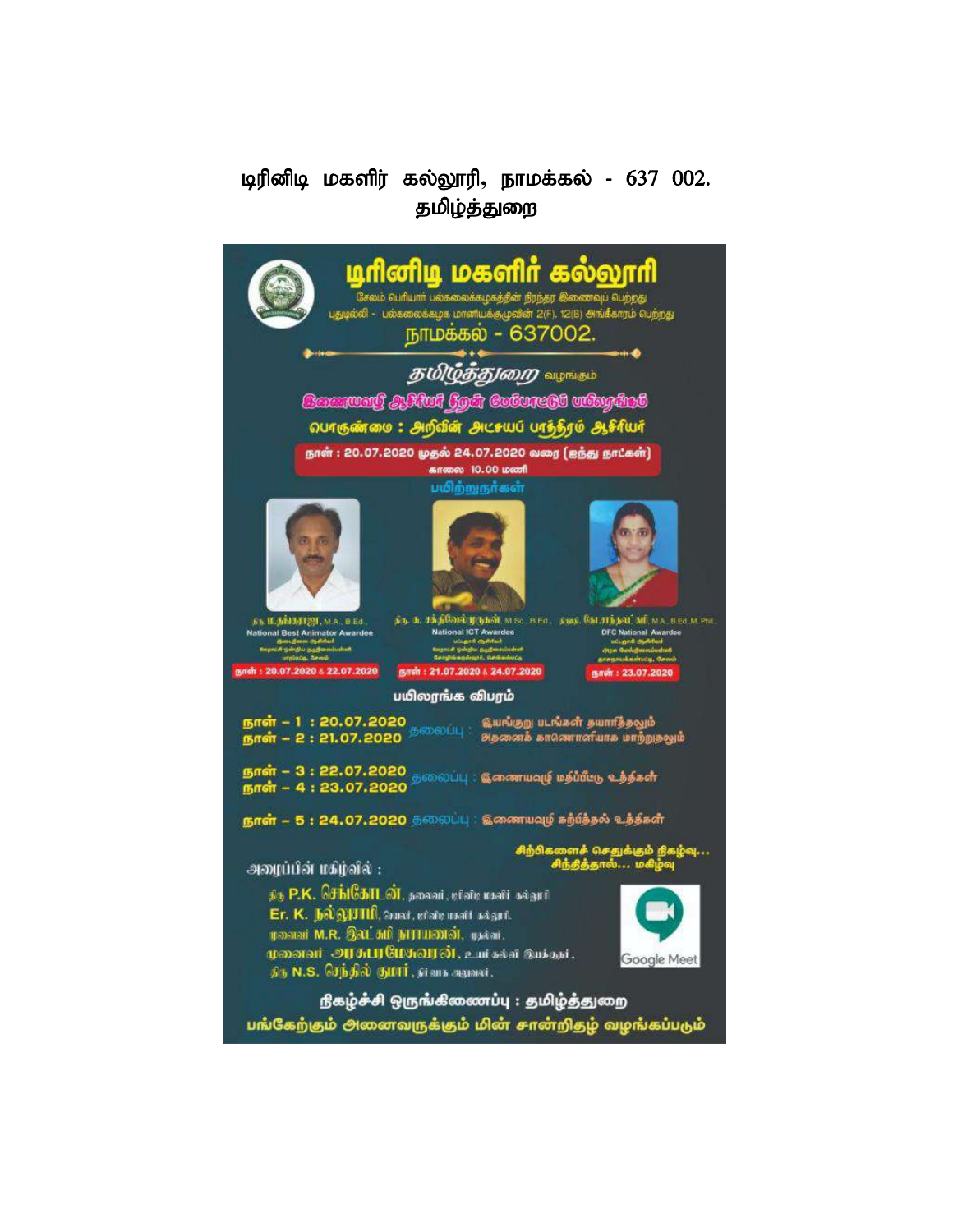சேலம் பெரியார் பல்கலைக்கழகத்தின் நிரந்தர இணைவு பெற்றது. புதுதில்லி பல்கலைக்கழக மானியக் குழுவின்  $2(f) \& 12(b)$  அங்கீகாரம் பெற்றது.

#### தமிழ்த்துறை

நடத்தும்

இணையவழி ஆசிரியர் திறன் மேம்பாட்டுப் பயிலரங்கம்

- நிகழ்ச்சி நிரல்
- ehs; : 20.07.2020 Neuk; : fhiy 10.00 kzp tuNtw;Giu : Kidth; jh.f.mDuhjh உதவிப்பேராசிரியர்  $\&$  தமிழ்த்துறைத்தலைவர் தலைமையுரை : (முனைவர் எம்.ஆர்.லட்சுமிநாராயணன் (முதல்வர். tho;j;Jiu : Kidth; muR guNkRtud; உயர்கல்வி இயக்குநர் சிறப்பு விருந்தினா் அறிமுகம் : முனைவா் அ.லதா உதவிப்பேராசிரியர் - தமிழ்த்துறை rpwg;Giu : jpU k.jq;fuh[h இடைநிலை ஆசிரியர் ஊராட்சி ஒன்றிய நடுநிலைப்பள்ளி பாரப்பட்டி, சேலம். பொருண்மை இயங்குறு படங்கள் தயாாித்தலும் அதனைக் காணொளியாக மாற்றுதலும் ed;wpAiu : Kidth; ,uh.rhtpj;jphp உதவிப்பேராசிரியர் - தமிழ்த்துறை நிகழ்ச்சித் தொகுப்பு : முனைவா் ஜெ.பாரதி உதவிப்பேராசிரியர் - தமிழ்த்துறை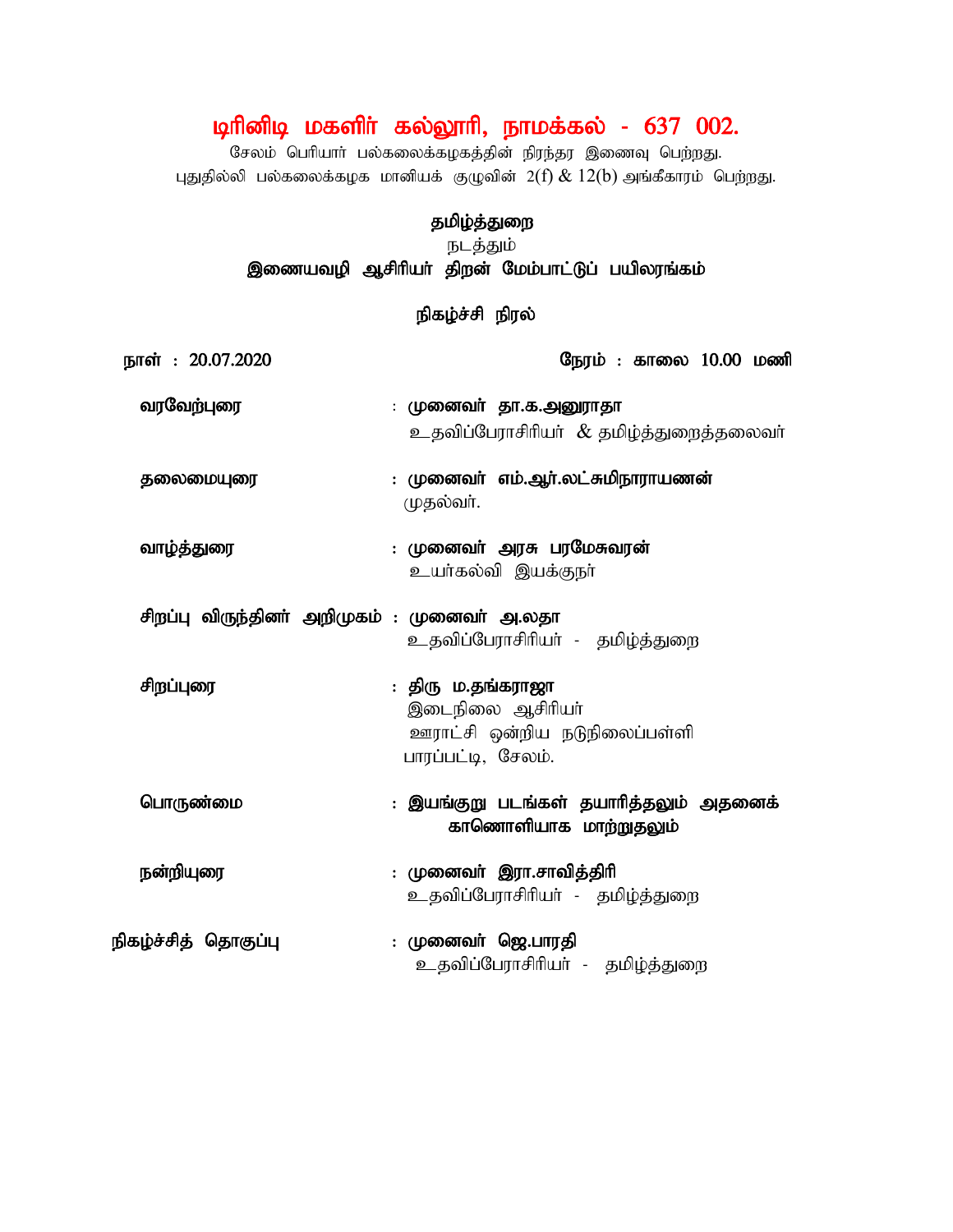சேலம் பெரியார் பல்கலைக்கழகத்தின் நிரந்தர இணைவு பெற்றது. புதுதில்லி பல்கலைக்கழக மானியக் குழுவின்  $2(f) \& 12(b)$  அங்கீகாரம் பெற்றது.

#### தமிழ்த்துறை

நடத்தும்

இணையவழி ஆசிரியர் திறன் மேம்பாட்டுப் பயிலரங்கம்

- நிகழ்ச்சி நிரல்
- ehs; : 21.07.2020 Neuk; : fhiy 10.00 kzp tuNtw;Giu : Kidth; jh.f.mDuhjh உதவிப்பேராசிரியர்  $\&$  தமிழ்த்துறைத்தலைவர் தலைமையுரை : (ழனைவா் எம்.ஆா்.லட்சுமிநாராயணன் (முதல்வர். tho;j;Jiu : Kidth; muR guNkRtud; உயர்கல்வி இயக்குநா் சிறப்பு விருந்தினா் அறிமுகம் : திருமதி சு.ஜெயமதி உதவிப்பேராசிரியர் - தமிழ்த்துறை rpwg;Giu : jpU R.rf;jpNty; KUfd; பட்டதாரி ஆசிரியா் ஊராட்சி ஒன்றிய நடுநிலைப்பள்ளி சோழிங்கநல்லூர், செங்கல்பட்டு. பொருண்மை இயங்குறு படங்கள் தயாரித்தலும் அதனைக் காணொளியாக மாற்றுதலும் ed;wpAiu : Kidth; ,uh.rhtpj;jphp உதவிப்பேராசிரியர் - தமிழ்த்துறை epfo;r;rpj; njhFg;G : Kidth; gh.tp~;Zgphpah உதவிப்பேராசிரியர் - தமிழ்த்துறை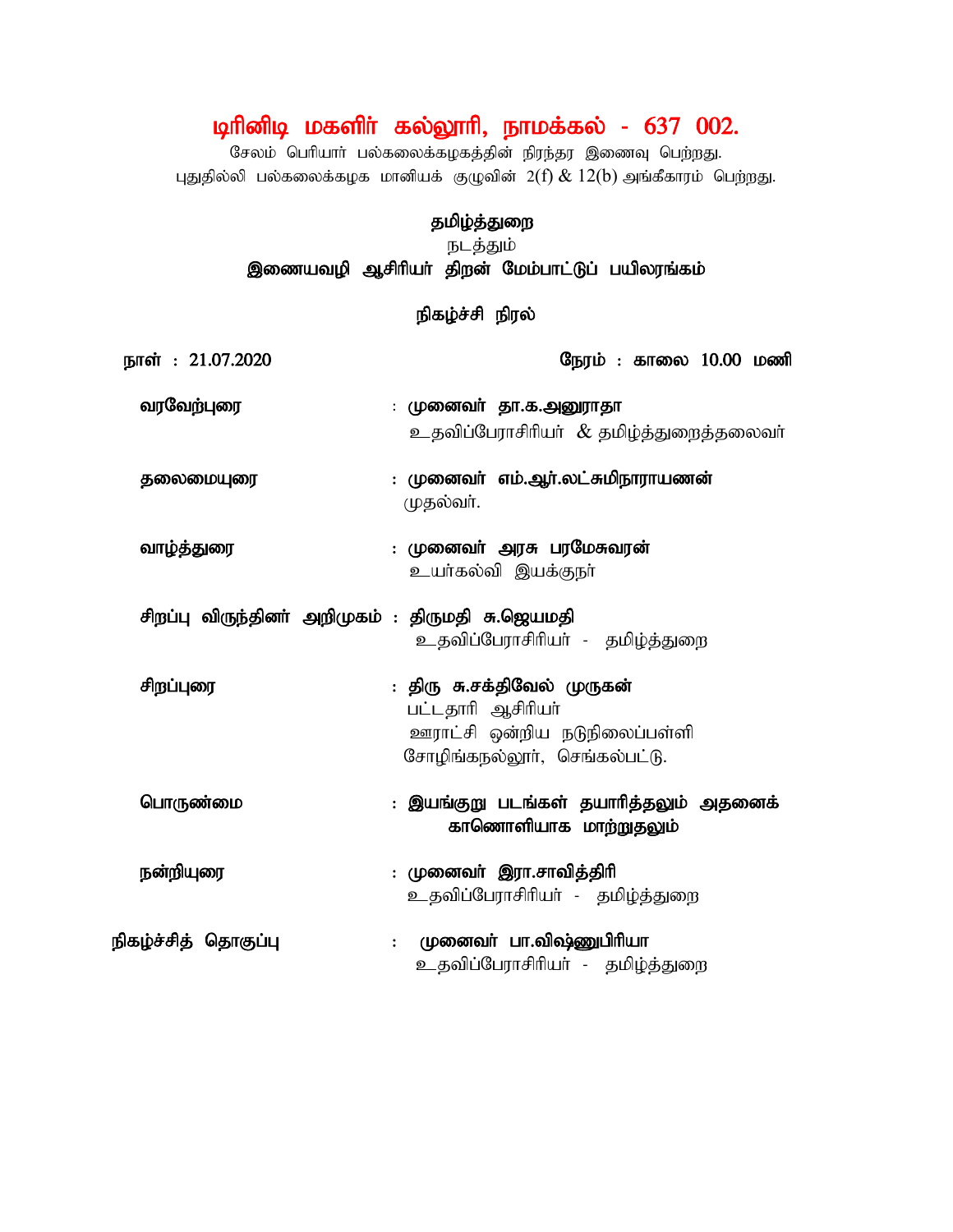சேலம் பெரியார் பல்கலைக்கழகத்தின் நிரந்தர இணைவு பெற்றது. புதுதில்லி பல்கலைக்கழக மானியக் குழுவின்  $2(f) \& 12(b)$  அங்கீகாரம் பெற்றது.

#### தமிழ்த்துறை

நடத்தும்

இணையவழி ஆசிரியா் திறன் மேம்பாட்டுப் பயிலரங்கம்

| நாள் : 22.07.2020                            | நேரம் : காலை 10.00 மணி                                                                       |
|----------------------------------------------|----------------------------------------------------------------------------------------------|
| வரவேற்புரை                                   | : முனைவா் தா.க.அனுராதா<br>உதவிப்பேராசிரியர் $\,\,\&\,\,$ தமிழ்த்துறைத்தலைவர்                 |
| தலைமையுரை                                    | : முனைவா் எம்.ஆா்.லட்சுமிநாராயணன்<br>முதல்வர்.                                               |
| வாழ்த்துரை                                   | : முனைவர் அரசு பரமேசுவரன்<br>உயர்கல்வி இயக்குநர்                                             |
| சிறப்பு விருந்தினா் அறிமுகம் : முனைவா் அ.லதா | உதவிப்பேராசிரியா் - தமிழ்த்துறை                                                              |
| சிறப்புரை                                    | : திரு ம.தங்கராஜா<br>இடைநிலை ஆசிரியா்<br>ஊராட்சி ஒன்றிய நடுநிலைப்பள்ளி<br>பாரப்பட்டி, சேலம். |
| பொருண்மை                                     | : இணையவழி மதிப்பீட்டு உத்திகள்                                                               |
| நன்றியுரை                                    | : முனைவா் இரா.சாவித்திாி<br>உதவிப்பேராசிரியா் - தமிழ்த்துறை                                  |
| நிகழ்ச்சித் தொகுப்பு                         | : முனைவா் ஜெ.பாரதி<br>உதவிப்பேராசிரியா் - தமிழ்த்துறை                                        |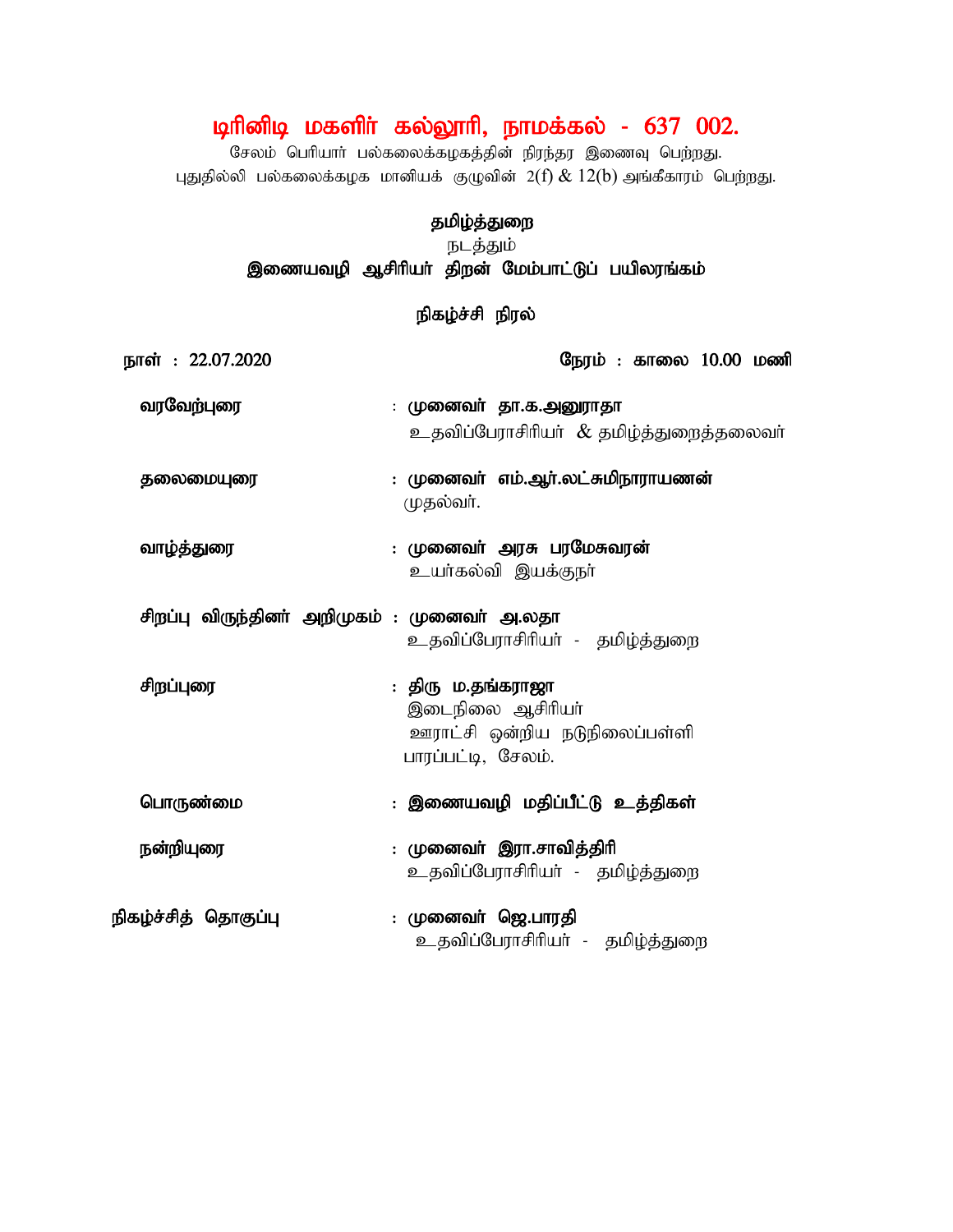சேலம் பெரியார் பல்கலைக்கழகத்தின் நிரந்தர இணைவு பெற்றது. புதுதில்லி பல்கலைக்கழக மானியக் குழுவின்  $2(f) \& 12(b)$  அங்கீகாரம் பெற்றது.

#### தமிழ்த்துறை

நடத்தும்

இணையவழி ஆசிரியா் திறன் மேம்பாட்டுப் பயிலரங்கம்

| நாள் : 23.07.2020                                | நேரம் : காலை 10.00 மணி                                                                             |
|--------------------------------------------------|----------------------------------------------------------------------------------------------------|
| வரவேற்புரை                                       | : முனைவா் தா.க.அனுராதா<br>உதவிப்பேராசிரியர் $\,\,\&\,\,$ தமிழ்த்துறைத்தலைவர்                       |
| தலைமையுரை                                        | : முனைவா் எம்.ஆா்.லட்சுமிநாராயணன்<br>முதல்வர்.                                                     |
| வாழ்த்துரை                                       | : முனைவர் அரசு பரமேசுவரன்<br>உயர்கல்வி இயக்குநர்                                                   |
| சிறப்பு விருந்தினா் அறிமுகம் : முனைவா் சி.கோபியா | உதவிப்பேராசிரியர் - தமிழ்த்துறை                                                                    |
| சிறப்புரை                                        | : திருமதி கோ.சாந்தலட்சுமி<br>பட்டதாரி ஆசிரியர்<br>அரசு மேல்நிலைப்பள்ளி<br>தாசநாயக்கன்பட்டி, சேலம். |
| பொருண்மை                                         | : இணையவழி மதிப்பீட்டு உத்திகள்                                                                     |
| நன்றியுரை                                        | : முனைவா் இரா.சாவித்திாி<br>உதவிப்பேராசிரியர் - தமிழ்த்துறை                                        |
| நிகழ்ச்சித் தொகுப்பு                             | : முனைவா் இரா.அ.அனிதா<br>உதவிப்பேராசிரியர் - தமிழ்த்துறை                                           |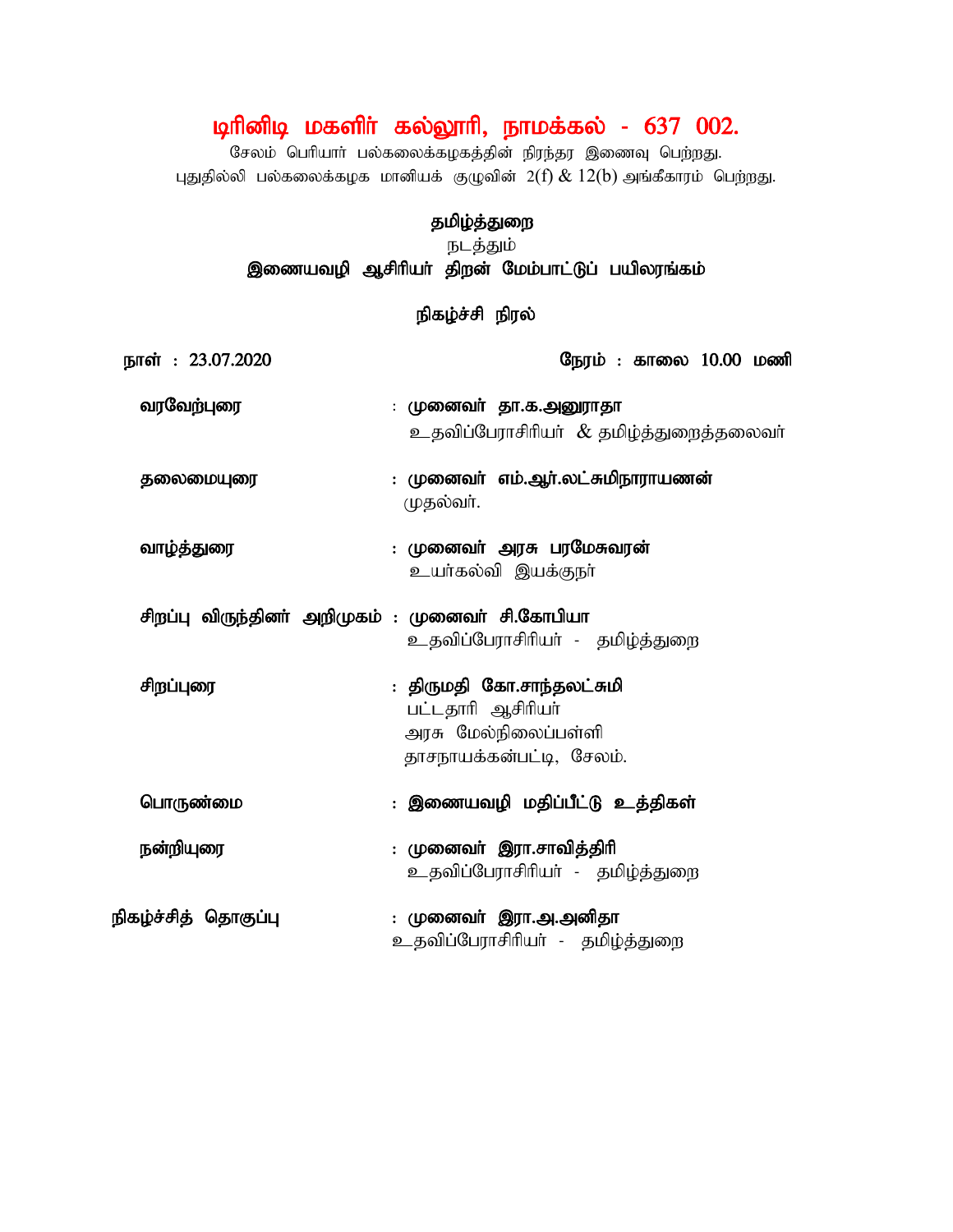சேலம் பெரியார் பல்கலைக்கழகத்தின் நிரந்தர இணைவு பெற்றது. புதுதில்லி பல்கலைக்கழக மானியக் குழுவின்  $2(f) \& 12(b)$  அங்கீகாரம் பெற்றது.

#### தமிழ்த்துறை

நடத்தும்

இணையவழி ஆசிரியா் திறன் மேம்பாட்டுப் பயிலரங்கம்

| நாள் : 24.07.2020                                | நேரம் : காலை 10.00 மணி                                                                                             |
|--------------------------------------------------|--------------------------------------------------------------------------------------------------------------------|
| வரவேற்புரை                                       | : முனைவா்   இரா.சாவித்திாி<br>உதவிப்பேராசிரியர் $\,\&\,$ தமிழ்த்துறைத்தலைவர்                                       |
| தலைமையுரை                                        | : முனைவா் எம்.ஆா்.லட்சுமிநாராயணன்<br>முதல்வர்.                                                                     |
| வாழ்த்துரை                                       | : முனைவர் அரசு பரமேசுவரன்<br>உயர்கல்வி இயக்குநர்                                                                   |
| சிறப்பு விருந்தினா் அறிமுகம் : திருமதி சு.ஜெயமதி | உதவிப்பேராசிரியர் - தமிழ்த்துறை                                                                                    |
| சிறப்புரை                                        | : திரு சு.சக்திவேல் முருகன்<br>பட்டதாரி ஆசிரியர்<br>ஊராட்சி ஒன்றிய நடுநிலைப்பள்ளி<br>சோழிங்கநல்லூா், செங்கல்பட்டு. |
| பொருண்மை                                         | : இணையவழி கற்பித்தல் உத்திகள்                                                                                      |
| நன்றியுரை                                        | : முனைவா் தா.க.அனுராதா<br>உதவிப்பேராசிரியர் - தமிழ்த்துறை                                                          |
| நிகழ்ச்சித் தொகுப்பு                             | : முனைவா் பா.விஷ்ணுபிாியா<br>உதவிப்பேராசிரியா் - தமிழ்த்துறை                                                       |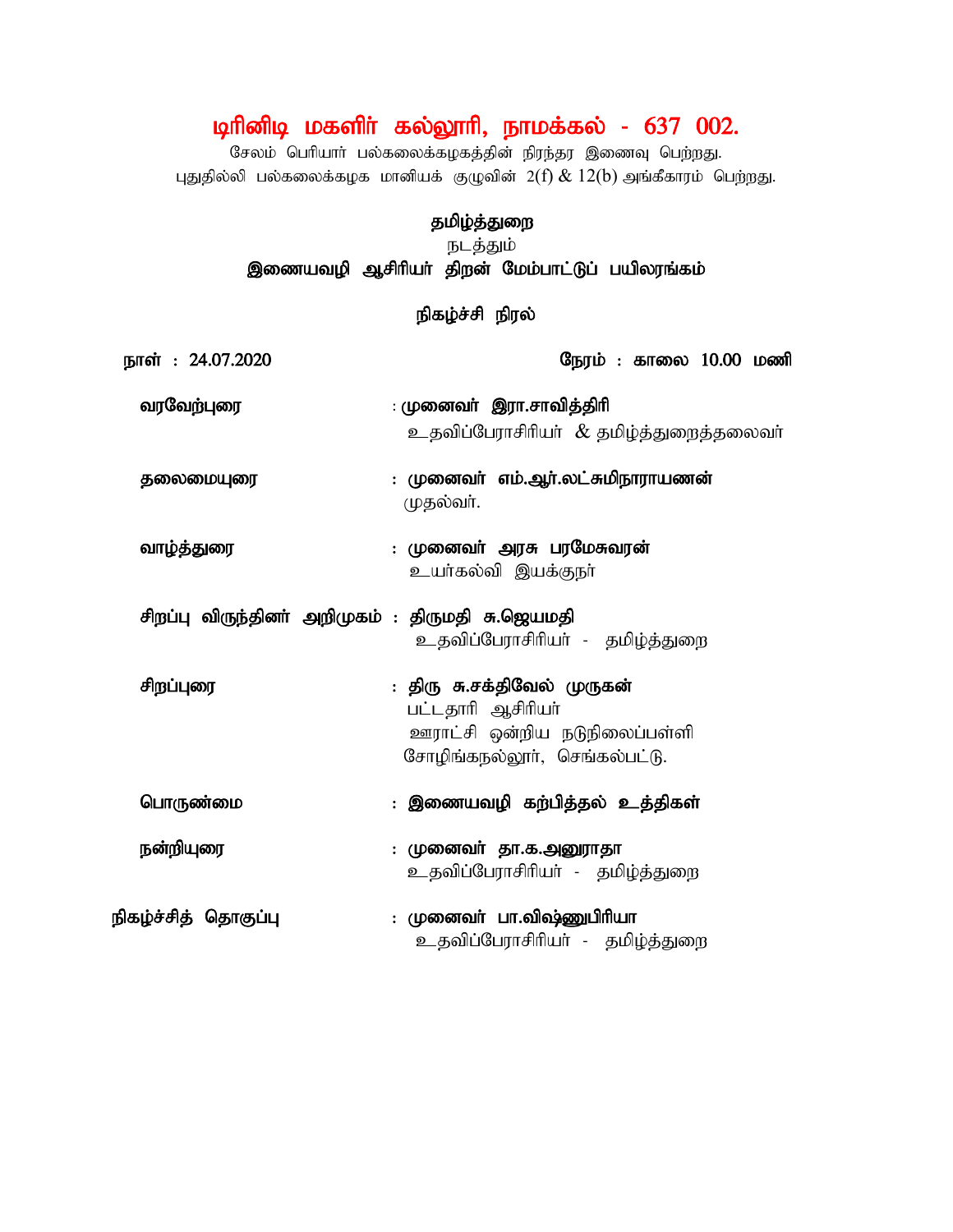## $\mu$ ரினிடி மகளிர் கல்லூரி, நாமக்கல் - 637702 தமிழ்த்துறை இணையவழி ஆசிரியா்திறன் மேம்பாட்டுப் பயிலரங்கம்

#### ehs; : 20. 7. 2020 **–** 24. 7. 2020

நாமக்கல். டிரினிடி மகளிர் கல்லூரியின் தமிழ்த்துறையில் 20. 09. 2020 முதல் 24. 07. 2020 வரை (ஐந்து நாட்கள்) இணையவழி ஆசிரியர்திறன் மேம்பாட்டுப் பயிலரங்கம் நடைபெற்றது. இப்பயிலரங்கில் சேலம், பாரப்பட்டி ஊராட்சி ஒன்றிய நடுநிலைப்பள்ளியின் இடைநிலை ஆசிரியர் திரு. ம. தங்கராஜா, சோழிங்கநல்லூர் ஊராட்சி ஒன்றிய நடுநிலைப்பள்ளியின் இடைநிலை ஆசிரியா திரு. சு. சக்திவேல் முருகன், சேலம் தாசநாயக்கன்பட்டி அரசு மேல்நிலைப்பள்ளியின் பட்டதாரி Mrphpah; Nfh. rhe;jyl;Rkp MfpNahh; rpwg;G tpUe;jpduhff; கலந்துகொண்டு இணையவழி கற்பித்தல் உத்திகள், மதிப்பீட்டு உத்திகள், இயங்குறு படங்கள் தயாரித்தல் பற்றி எடுத்துரைத்தனர். இந்நிகழ்வு பேராசிரியப் பெருமக்களுக்கு மிகவும் பயனுள்ளதாக இருந்தது. இக்கருத்தரங்கில் கல்லூரியின் முதல்வர், உயர்கல்வி இயக்குநர், நிர்வாக அலுவலர், தமிழ்த்துரைப் பேராசிரியர்கள், பிறதுறைப் பேராசிரியர்கள் கலந்துகொண்டு பயனடைந்தனர்.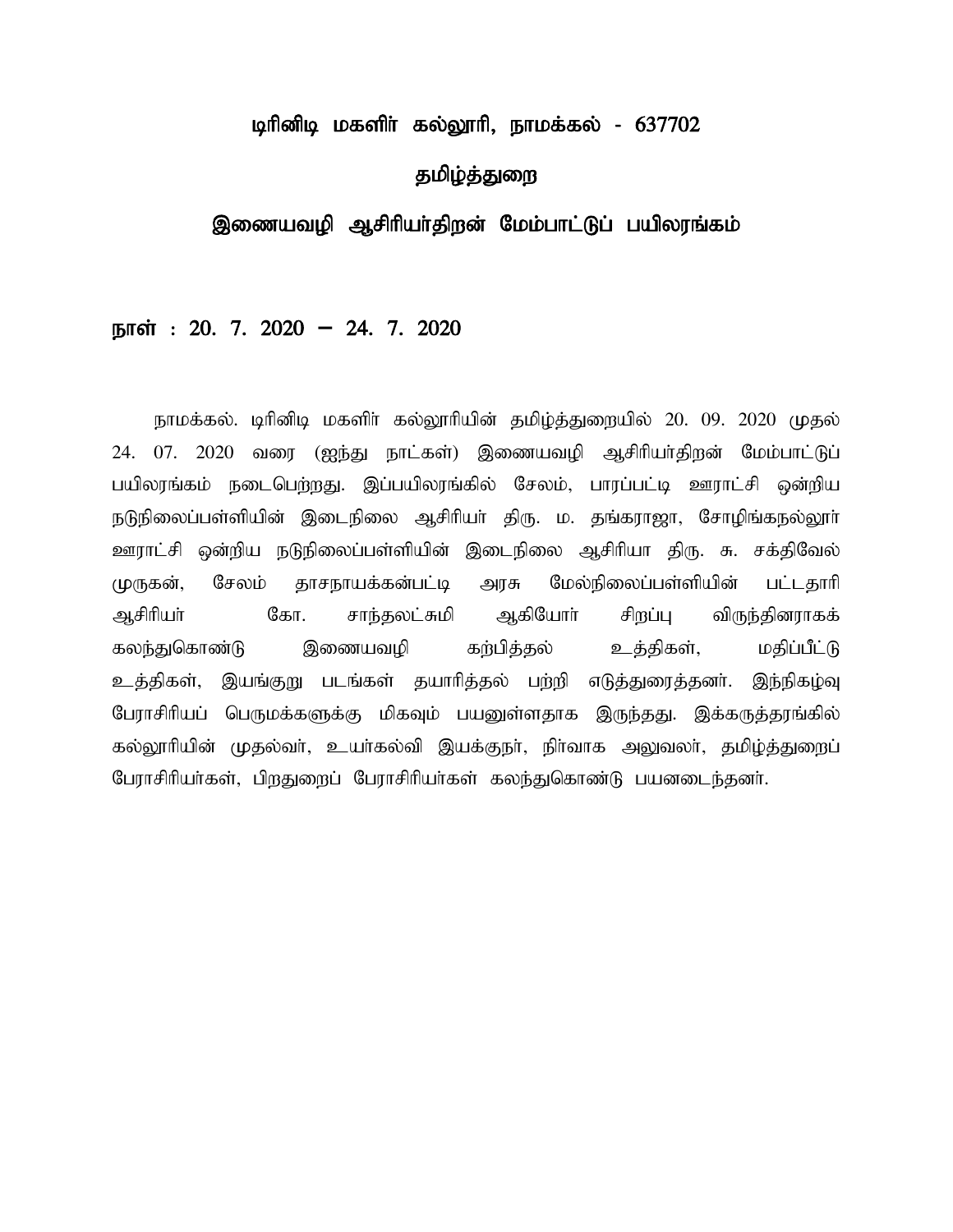

தமிழ் வளர்ச்சித்துறை டிரினிடி மகளிர் கல்லூரி



நாமக்கல் - 637002.

எமல்லினத்தமிழ் மன்றம் -- மகளிர் மன்றம்

இணைந்து நடத்தும்



நாள் : 10.12.2020, வியாழன் **&rraped** 11.00 usanft

வரவேற்புரை : முனைவர் M.R. இலட்சுமி நாராயணன், முதலை, அரிரகவுடை மனைவர் அரசுபரமேசுவரன், உயர்கல் இயக்குர். வாழ்த்துரை : மருத்துவர் இரா.குழந்தைவேல், தனைவர், டீர்வீடி மெரிக்குலேசன் பள்ளி, திஙூதி வே. ஜோதி, உதவி இமக்கனர், தமிழ் வளர்ச்சித் துறை,



கலையாளி சிரப்புடை: கவிஞர் ஆண்டாள் பிரியதர்ஷினி நிலைய இயக்குனர் , தூர் தர் சன், புதுச் சேரி. தலைப்பு : ஹண்ணூளு முகூ நன்றியுரை : முனைவர் -நா.க. அனுராதா, தமிழ்த்துறைத்தலைவர் Google Meet அமைப்பின் மகியவில் : йь Р.К. о́ЛЫбЫІ ӘІ, ьпамі, сіме кыйі вадкі Er. K. had ald HIL count, riske useft adapt. நிநி N.S. ரெந்தில் நுமார். நாளக அலுவன்,

நிகழ்ச்சி ஒருங்கிணைப்பு : தமிழ்த்துறை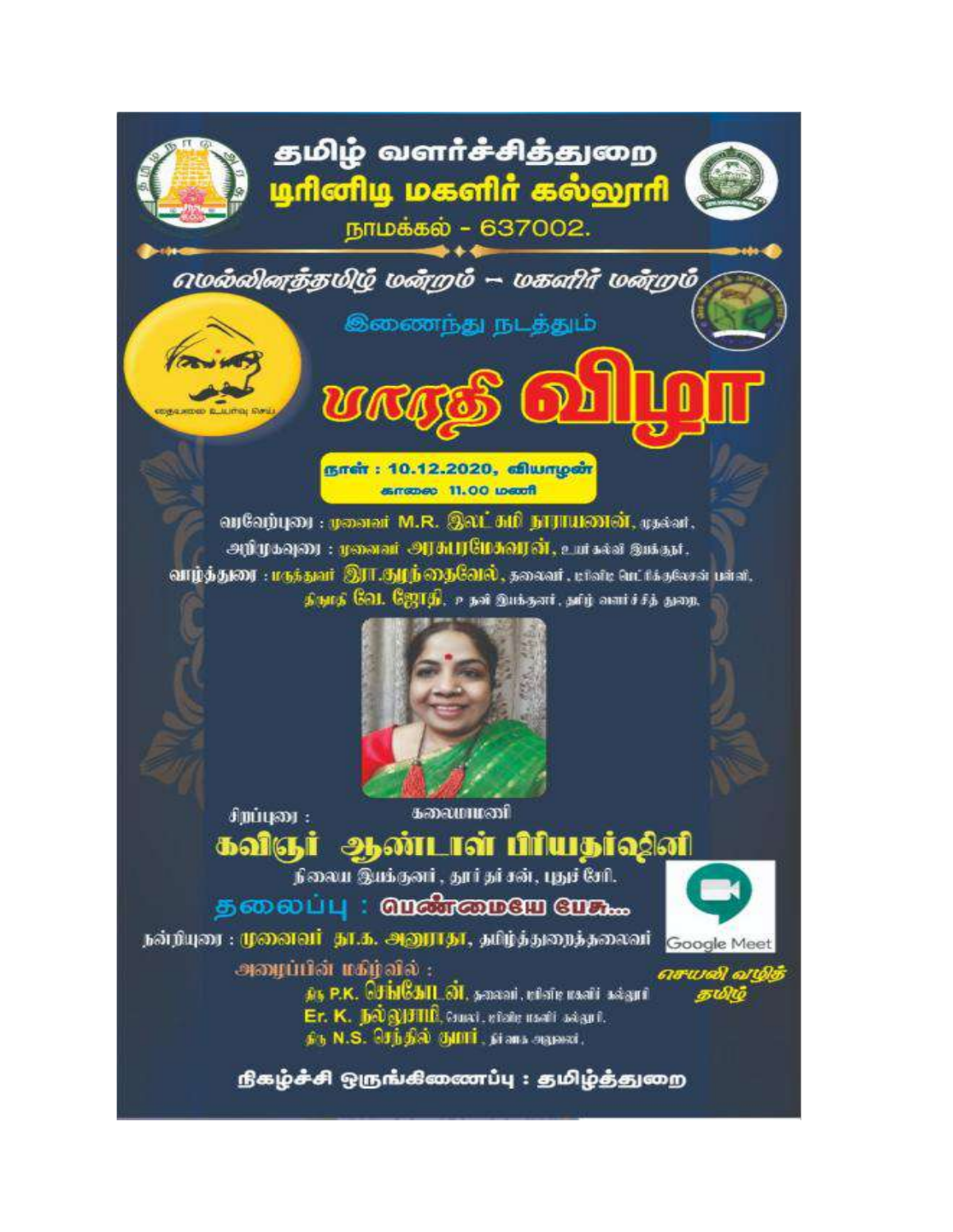